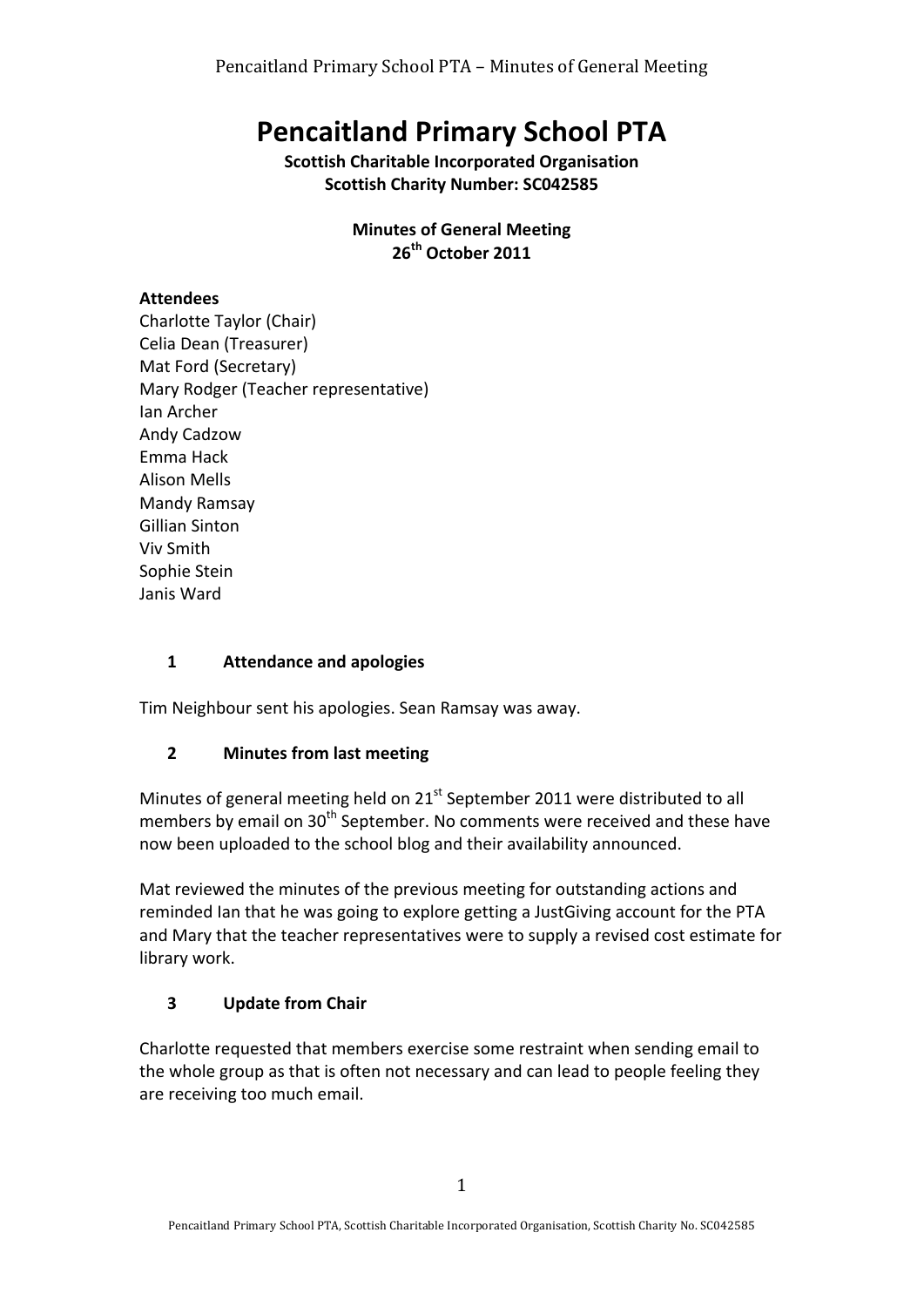## **a. 10k Fun Run**

This will be on  $24^{th}$  March 2012. The playgroup would also like to participate in this event. The PTA discussed how to distribute any funds raised between the PTA and the playgroup.

#### **b. Feedback from nursery sponsored walk**

Raised £670, hoping to do another sponsored walk with the afternoon nursery.

#### **c. Library area**

Dave has proposed putting together MDF shelving units, varnished, fitted, 4ft tall, 4 shelves on each unit, not adjustable for between £450 and £500.

Mandy will have drawings in the next day or two and will drop them in to the school.

School are keen to get this done ASAP. Mandy will ask Dave about when it can be done tomorrow. OK to proceed.

The PTA agreed to the school progressing with seating now.

Mandy also mentioned that the Xmas crackers have been ordered and will arrive Dec  $1<sup>st</sup>$ .

# **4 Feedback from the School**

Mary asked whether the information supplied for the calendar was all OK. Only the material requested from the nursery was still outstanding. Mary offered to help chase that up.

Mary explained that the teaching staff were most interested in hearing about library progress and an update on the fireworks.

Charlotte requested cost information for books. Mary agreed to make enquiries.

# **5 Secretary's update**

All OSCR charity trustee forms have been submitted to OSCR.

Updated, signed constitution and OSCR documentation has all been scanned and uploaded to Google docs.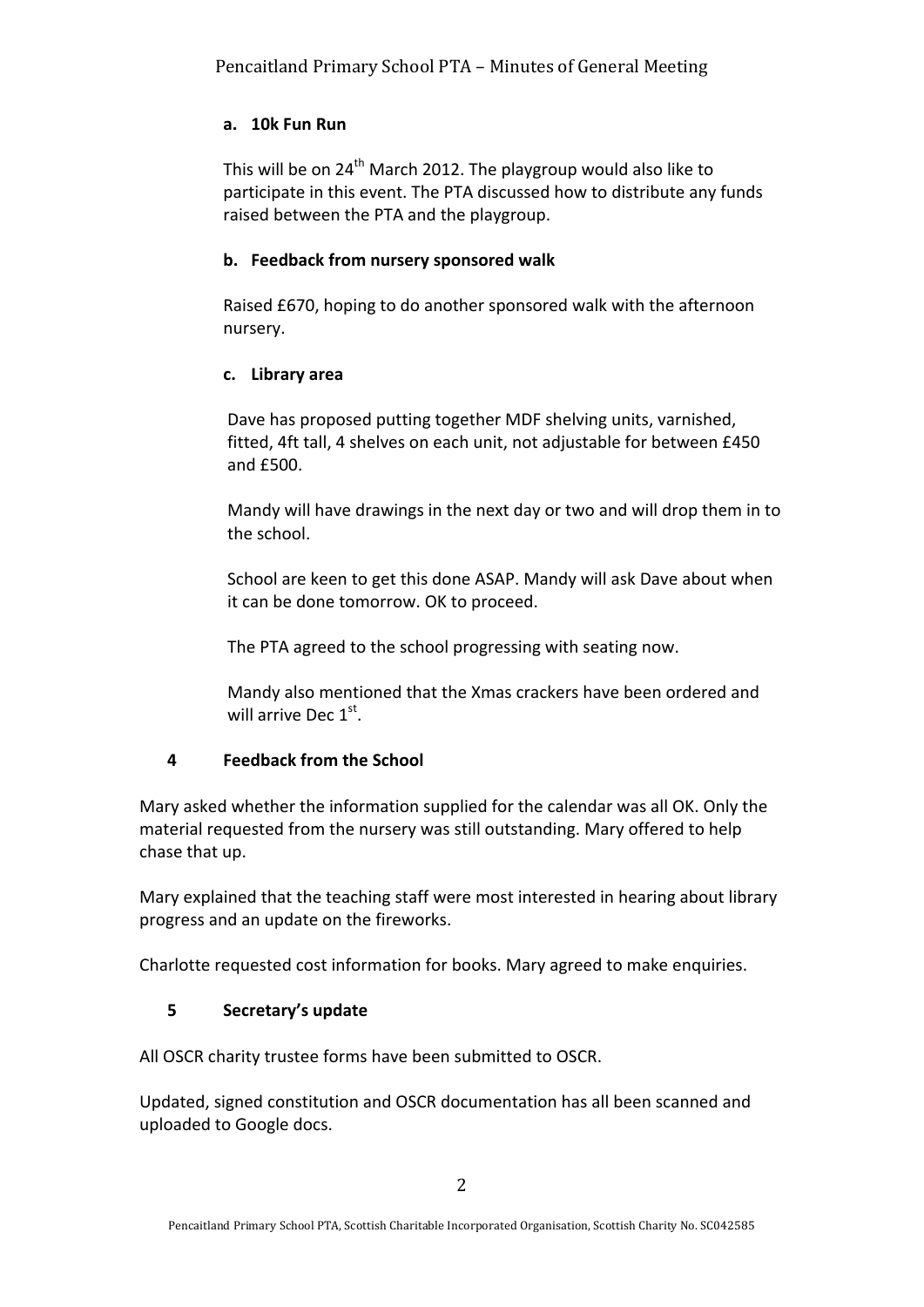Blog posts since last meeting promoting Fireworks, announcing the availability of the minutes of the last meeting and announcing the availability of fireworks tickets.

Mat has started reorganising the PTA subsection of the school blog – keen to hear any comments about how to proceed with this.

# **6 Treasurer's update**

The cashbook has not been updated lately due to Celia being too busy with the nursery work, however, there has been little movement in the bank account since our last meeting. The main movements were French Club fees have been banked and wages have been paid. The nursery costs are being paid for by the school and the PTA will pay for the balance of the cost of the project (after deducting the lottery funding) once the project is complete. A full update will be provided at our next meeting.

# **7 Nursery playground re-development and progress**

Bark chip are has been filled and levelled. Eric is coming tomorrow to inspect. Playframe has been delivered, to be fitted tomorrow or Friday. Wetpour to be poured next Thursday, can manage around the opening times of the nursery.

Shed area has a base, needs slabbed. Mehmet will come along on Saturday – still need more volunteers to help lay slabs.

Need another coat of paint on the railings and fencing before wetpour goes down.

Debbie has done some drawings for the area adjacent to nursery entrance. The nursery staff don't really have a preference as long as it is a usable and affordable solution.

Full Astroturf area is a possibility, Sean has offered to do this, but council require information about specification.

Various other options for re-modelling this area were discussed by the PTA.

Kids liked playing in bark chip, so would be good to keep an old tyre full of bark chip in addition to the sand pit.

Important to incorporate some natural planting in addition to the Astroturf so it's not all synthetic.

# **8 Fireworks update**

lan gave an update on progress with the fireworks event. The date change meant primary times ad had wrong date. Will put advert on Forth FM every day next week.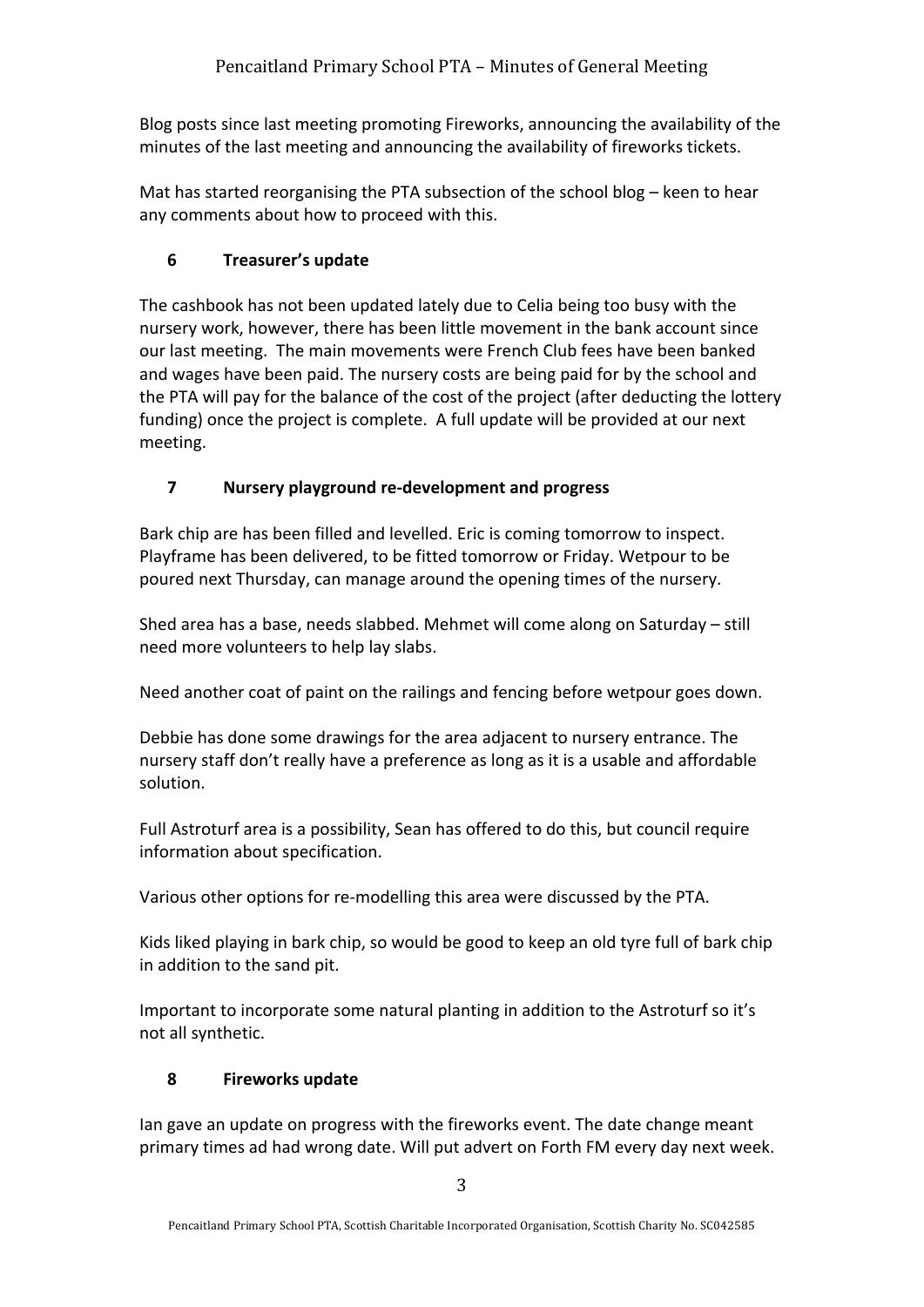Will have someone on gate on Sunday  $6<sup>th</sup>$  in case anyone shows up. Main thing now is getting volunteers – form has been distributed to parents. Police have requested that we ensure no traffic (except residents and disabled badge holders, who should park in TE) on side road. Need to add actions re tidying up to plan.

Mary explained that they usually put a sheet up in the staff room to solicit coordinated support from teaching staff. Teaching staff usually handle the gate.

Alison will collect volunteer response forms.

Posters for children to colour in – we're going to laminate them and put them up around the village  $-$  want them back from school this week.

Ian mentioned there is a plan of the fireworks field in the PTA dropbox folder.

#### **9 Calendar update**

All artwork is in, except for the nursery. Looking for an image for one of the months  $-$  could do collage of kids doing sports activities  $-$  'budding olympians'  $-$  sports day? karate? Mary offered to follow this up with the teaching staff. Still waiting for term dates for next school year.

Spring Fayre date  $-19^{th}$  or  $26^{th}$  May – Mary Rodgers will check with Mrs. McCall. Fireworks  $2012 -$  Sat  $3^{rd}$  November – Ian will double check at this year's event – to confirm in time for printing calendar.

It was suggested that we add some of the community dates, e.g. playgroup, football…

The PTA discussed pricing for the calendars and agreed to £4 each, 3 for £10.

It was agreed that getting flyers out by the last week of November would be best, to allow people time to send calendars out as presents.

Geoff Little is to receive a full page add, for half-page price. Gill will contact him.

Council have agreed to provide some bags for the calendars for free.

It was agreed to start with a print run of 150 and to continue exploring binding equipment options.

#### **10 AoB**

Scot's Week Ceilidh – Charlotte circulated details of the proposed family ceilidh to the PTA. The proposal to organise this fundraising event was supported and several members offered to be available to help on the night.